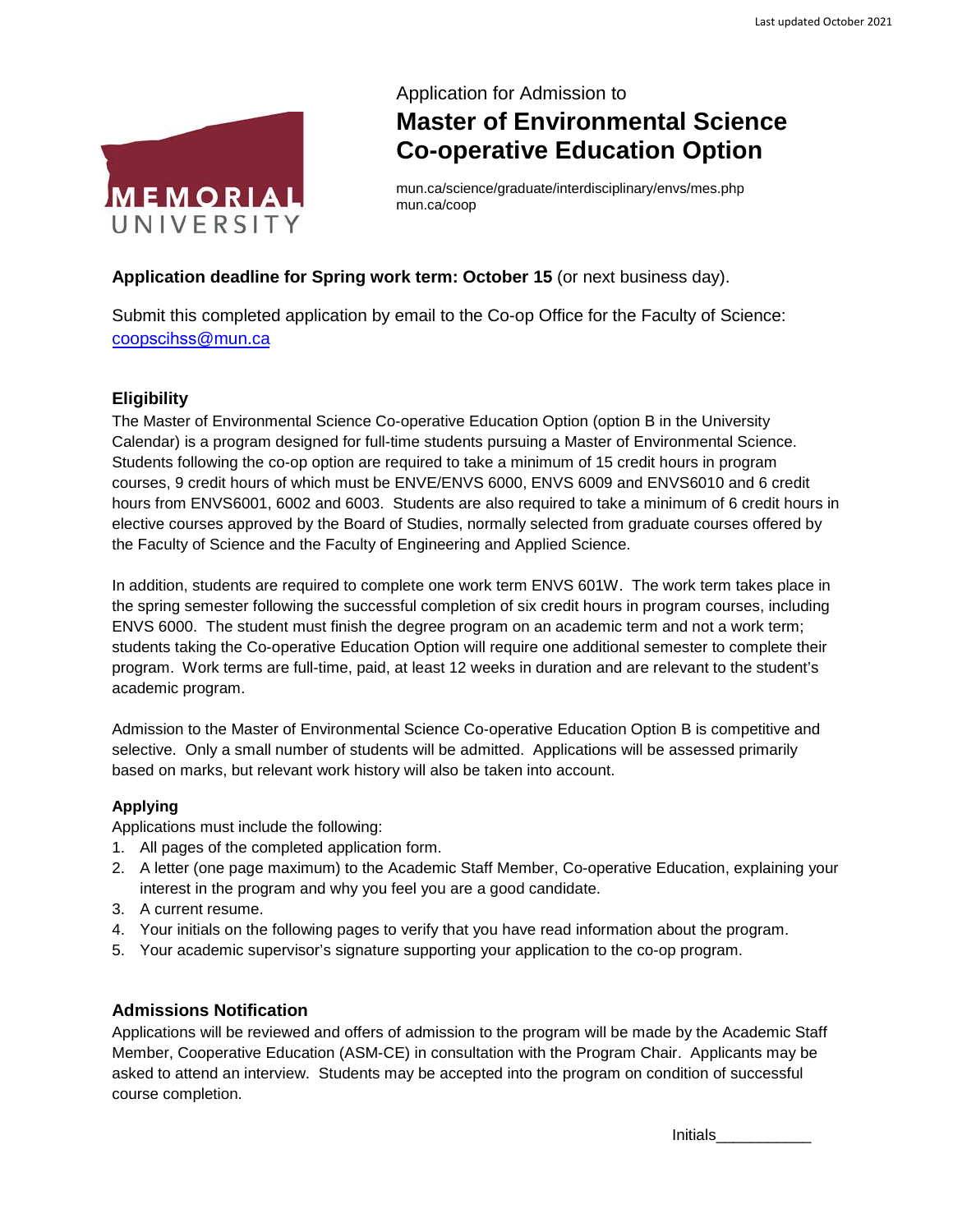#### **Planning the Course Schedule**

## Students who pursue a co-op degree program need to pay close attention to their course selections. This is so that they can qualify to enroll in the work term course; so that they complete courses in the recommended order; and so that they do not face a delay in graduating. Remember, not all university courses are available every semester.

Initials\_\_\_\_\_\_\_\_\_\_\_

#### **Preparing for the work term and finding an employer**

Students enrolled in Option B complete one full-time, paid work term in the spring semester following successful completion of six credit hours of program courses.

Initials

#### **Securing a work term**

The search for a work term involves a job competition. Students will receive assistance in finding a work term from the Academic Staff Member, Co-operative Education but ultimate responsibility for locating a position rests with students. The ASM-CE assists students by developing work term opportunities, communicating the availability of job competitions and counseling students so that they may obtain a work term. Work terms cannot be guaranteed, though every effort is made to ensure that appropriate employment is made available.

In the semester prior to the work term the ASM-CE will provide students with a description of positions as they become available. Students apply for each work term opportunity separately with a cover letter and a resume and sometimes a transcript. Usually the ASM-CE will collect the applications and submit them to the employer as a package.

In consultation with the ASM-CE, students may identify and initiate contact with a potential employer outside of the job competition in order to secure a work term. Work term employers may be located in Canada or worldwide; for positions outside of Canada students must ensure that they are able to meet the requirements for working in that country.

Initials\_\_\_\_\_\_\_\_\_\_\_

#### **Considering a job offer**

All job offers will be made to students by the ASM-CE. Students typically have 24 hours to accept or decline a job offer and are expected to accept a reasonable offer. If a student feels that the offer is unreasonable, such that the student wishes to decline it, this must be discussed immediately with the coop coordinator.

Accepting a work term offer means that the student commits to completing the work term with that employer and is prohibited from applying for, interviewing for or accepting another work term.

Initials\_\_\_\_\_\_\_\_\_\_\_

#### **International Students**

International students who complete the co-op option must apply to Immigration, Refugees and Citizenship Canada (IRCC) for a work permit in addition to their study permit. The ASM-CE will provide international students with supporting documents to accompany the application. International students must receive the work permit before the start of the work term. Please consult IRCC for work permit procedures and processing times.

Initials\_\_\_\_\_\_\_\_\_\_\_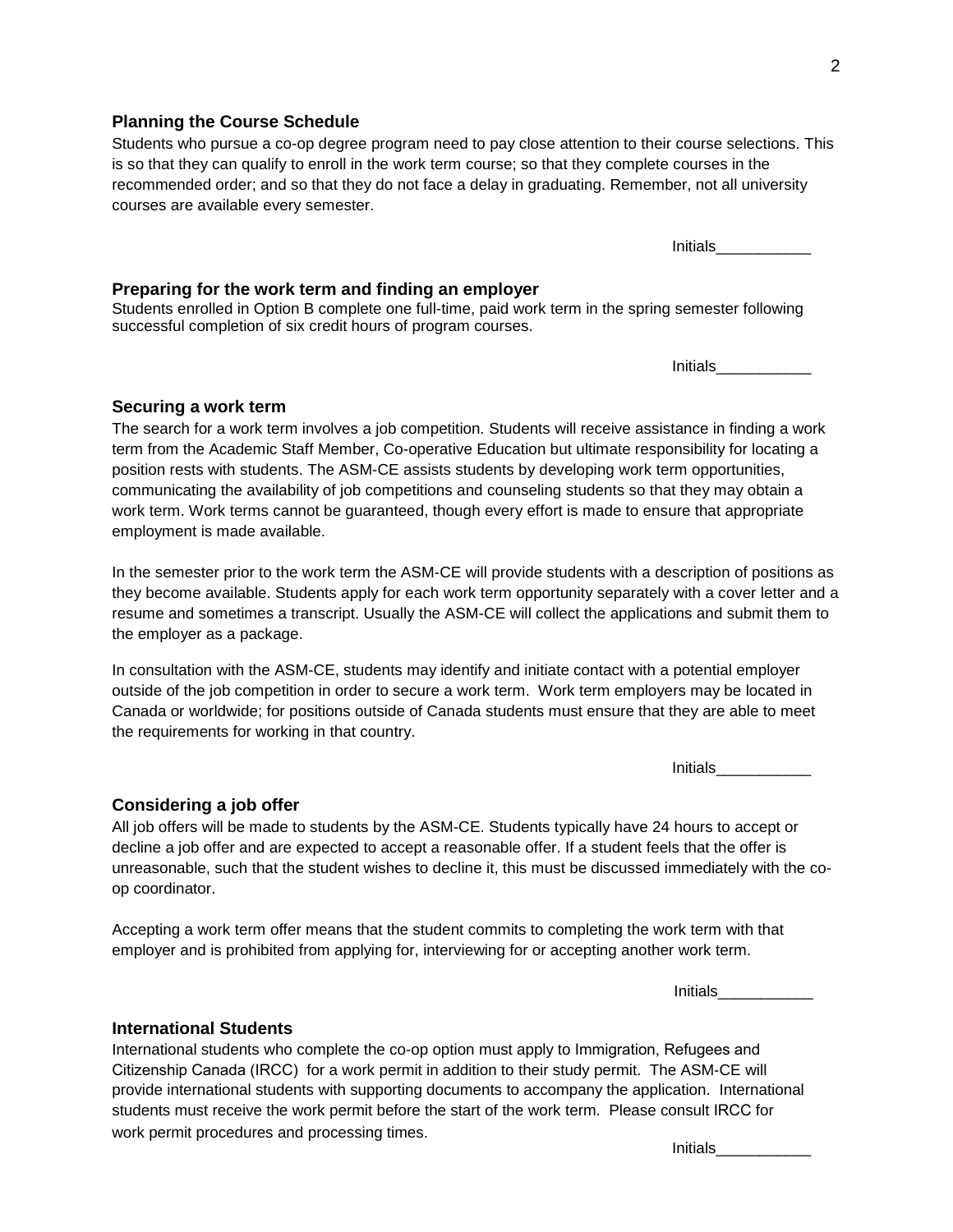#### **During the work term**

Students are required to register for ENVS 601W and pay the associated fees for this course. ENVS 601W is considered a full-time course load.

Students must complete the required forms at the beginning and end of the work term with the workplace supervisor. In addition students and workplace supervisors will participate in a midterm evaluation with the ASM-CE.

Initials\_\_\_\_\_\_\_\_\_\_\_

### **Evaluation of the work term**

There are two evaluation components for the work term: on-the-job performance and a work term report. Each of these components will be awarded a grade classification of "outstanding", "above expectations", "satisfactory" or "fail." The student's on-the-job performance will be determined by the ASM-CE in consultation with the workplace supervisor. The work term report will be graded by the ASM-CE.

The transcript notation for the work term will be "pass with distinction", "pass" or "fail". Students who receive an outstanding grade on their job performance *and* the work term report will be awarded a grade of "pass with distinction" for the overall work term. Students who are awarded a grade of fail on one of these components will be awarded a grade of "fail" for the overall work term. All other combinations will result in a grade of "pass" for the overall work term.

Initials